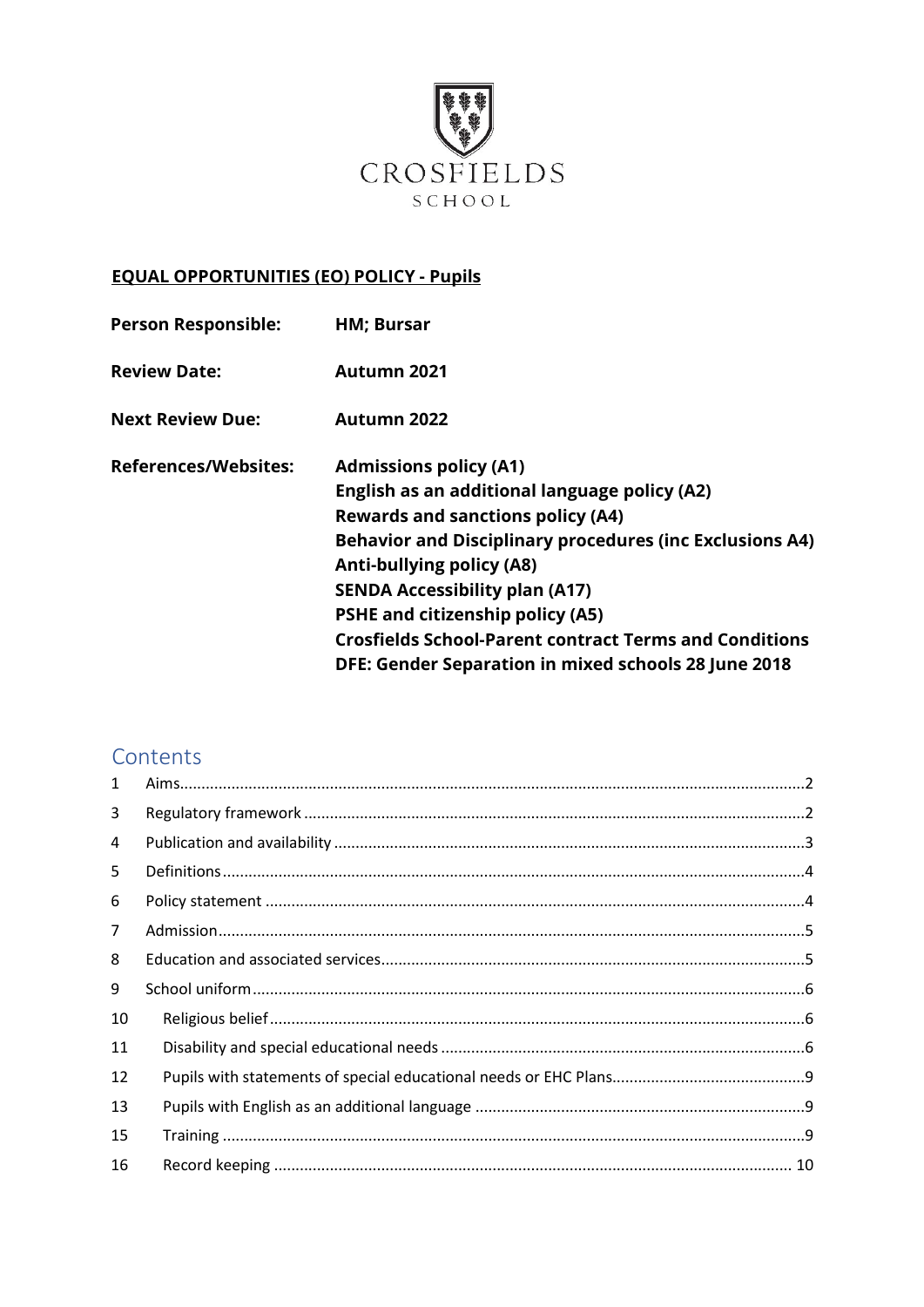#### <span id="page-1-0"></span>1 **Aims**

- 1.1 This is the equal opportunities policy of Crosfields School (**School**).
- 1.2 The aims of this policy are as follows:
	- 1.2.1 to promote equal treatment within the School for all members of the School community;
	- 1.2.2 to communicate the commitment of the School to the promotion of equal opportunities;
	- 1.2.3 to create and maintain an open and supportive environment which is free from discrimination;
	- 1.2.4 to foster mutual tolerance and positive attitudes so that everyone can feel valued within the School.

#### 2 **Scope and application**

2.1 This policy applies to the whole School including the Early Years Foundation Stage (**EYFS**).

#### <span id="page-1-1"></span>3 **Regulatory framework**

- 3.1 This policy has been prepared to meet the School's responsibilities under:
	- 3.1.1 Equality Act 2010;
	- 3.1.2 Education (Independent School Standards) Regulations 2014;
	- 3.1.3 *Statutory framework for the Early Years Foundation Stage* (DfE, March 2014);
	- 3.1.4 Education and Skills Act 2008;
	- 3.1.5 Childcare Act 2006; and
	- 3.1.6 Children and Families Act 2014.
	- 3.1.7 DFE: Gender Separation in mixed schools 28 June 2018
- 3.2 This policy has regard to the following guidance and advice:
	- 3.2.1 [Equality Act 2010: explanatory notes \(2010\);](http://www.legislation.gov.uk/ukpga/2010/15/notes/data.pdf)
	- [3.2.2](https://www.gov.uk/government/publications/send-code-of-practice-0-to-25) [Special educational needs and disability code of practice: 0 to 25 years \(DfE,](https://www.gov.uk/government/publications/send-code-of-practice-0-to-25)  [January 2015\);](https://www.gov.uk/government/publications/send-code-of-practice-0-to-25)
	- [3.2.3](https://www.equalityhumanrights.com/en/publication-download/technical-guidance-schools-england) [Technical guidance for schools in England \(Equality and Human Rights](https://www.equalityhumanrights.com/en/publication-download/technical-guidance-schools-england)  [Commission, July 2014\);](https://www.equalityhumanrights.com/en/publication-download/technical-guidance-schools-england)
	- [3.2.4](https://www.gov.uk/government/publications/equality-act-2010-advice-for-schools) [The Equality Act 2010 and schools: departmental advice for school leaders, school](https://www.gov.uk/government/publications/equality-act-2010-advice-for-schools)  [staff, governing bodies and local authorities \(DfE, May 2014\);](https://www.gov.uk/government/publications/equality-act-2010-advice-for-schools)
	- 3.2.5 [Working together to safeguard children \(HM Government, March 2015\).](https://www.gov.uk/government/publications/working-together-to-safeguard-children--2)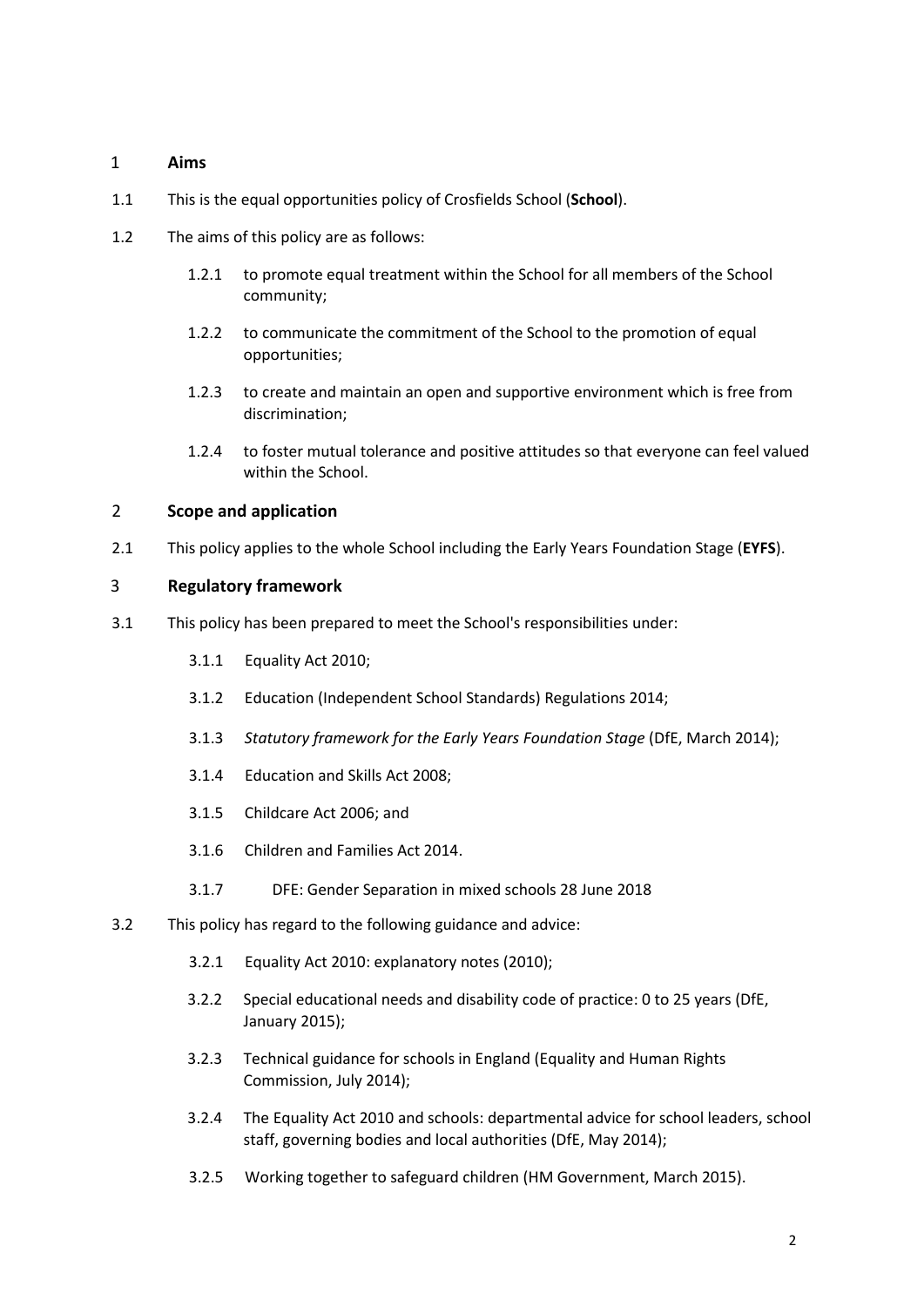- 3.2.6 DFE: Gender Separation in mixed schools 28 June 2018
- 3.3 The following School policies, procedures, documents and resource material are relevant to this policy:
	- 3.3.1 admissions policy (A1);
	- 3.3.2 English as an additional language policy (A2);
	- 3.3.3 rewards and sanctions policy (A4);
	- 3.3.4 behaviour and disciplinary procedures (inc exclusions (A4);
	- 3.3.5 anti-bullying policy (A8);
	- 3.3.6 SENDA accessibility plan (A15);
	- 3.3.7 PSHE and citizenship policy (A5);
	- 3.3.8 Crosfields school –parent contract terms and conditions;
	- 3.3.9 Responsibility statement and allocation of tasks
- 3.4 The Chairman of Governors has overall responsibility for all matters which are the subject of this policy.
- 3.5 To ensure that efficient discharge of its responsibilities under this policy, the Board of Governors has allocated the following tasks:

| Task                                                                                                                                                     | <b>Allocated to</b> | When / frequency of review            |
|----------------------------------------------------------------------------------------------------------------------------------------------------------|---------------------|---------------------------------------|
| Keeping the policy up to date<br>and compliant with the law and<br>best practice                                                                         | <b>Bursar</b>       | As required, and at least termly      |
| Monitoring the implementation<br>of the policy, ensuring its<br>accessibility and availability                                                           | <b>Bursar</b>       | As required, and at least termly      |
| Seeking input from interested<br>groups (such as pupils, staff and<br>parents) to consider<br>improvements to the School's<br>processes under the policy | Head                | As required, and at least<br>annually |
| Formal annual review                                                                                                                                     | <b>Bursar</b>       | Annually                              |

#### <span id="page-2-0"></span>4 **Publication and availability**

4.1 This policy is published on the School website.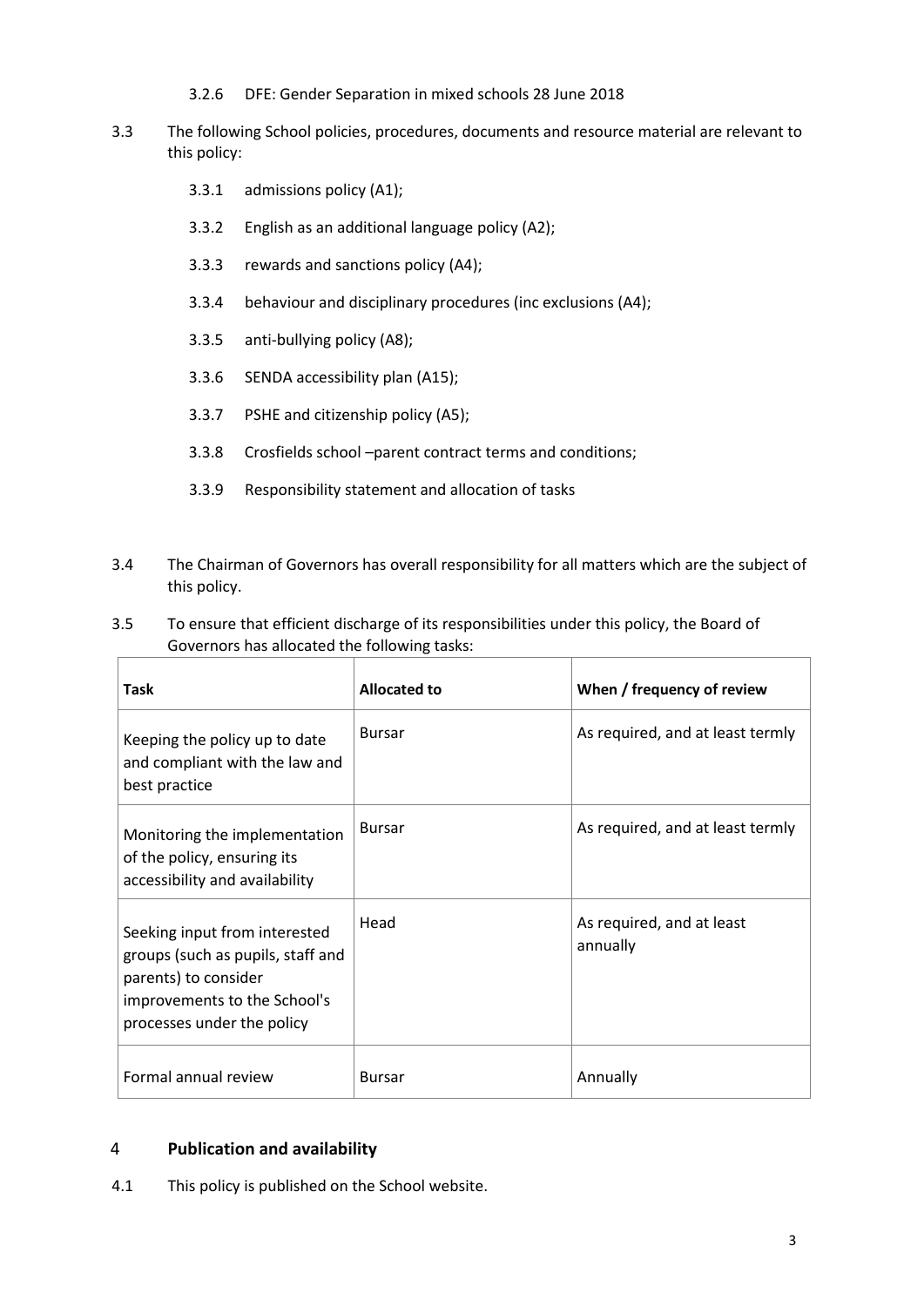- 4.2 This policy is available in hard copy on request from the Bursar.
- 4.3 A copy of the policy is available for inspection from HR Manager during the School day.
- 4.4 This policy can be made available in large print or other accessible format if required.

#### <span id="page-3-0"></span>5 **Definitions**

- 5.1 Where the following words or phrases are used in this policy:
	- 5.1.1 reference to **EHC Plan(s)** is to Education and Health Care Plan(s);
	- 5.1.2 references to **Protected Characteristics** are as defined in Chapter 1 of the Equality Act 2010;
	- 5.1.3 reference to **PSHE** is the personal, social, health and economic education programme;
	- 5.1.4 references to the **School community** includes staff, governors, pupils, parents, carers, visitors and volunteers.

#### <span id="page-3-1"></span>6 **Policy statement**

- 6.1 The School recognises the benefits of having a diverse School community, with individuals who value one another, and the different contributions everyone can make. Pupils will be taught to value and respect others. The School is committed to being an equal opportunities education provider and is committed to equality of opportunity for all members of the School community.
- 6.2 In the provision of equal opportunities, the School recognises and accepts its responsibilities under law to oppose discrimination on the basis of the following Protected Characteristics:
	- 6.2.1 disability;
	- 6.2.2 gender reassignment;
	- 6.2.3 pregnancy and maternity;
	- 6.2.4 race;
	- 6.2.5 religion and belief (including lack of religion or belief);
	- 6.2.6 gender;
	- 6.2.7 sexual orientation and (in the case of adult members of the School

community); 6.2.8 marital or civil partnership status; and

6.2.9 age.

- 6.3 The School also opposes all bullying and unlawful discrimination on the basis that a person has a special educational need or learning difficulty, or because English is an additional language.
- 6.4 The School aims to ensure that all policies and practices conform with the principle of equal opportunities. The School will tackle inappropriate attitudes and practices through staff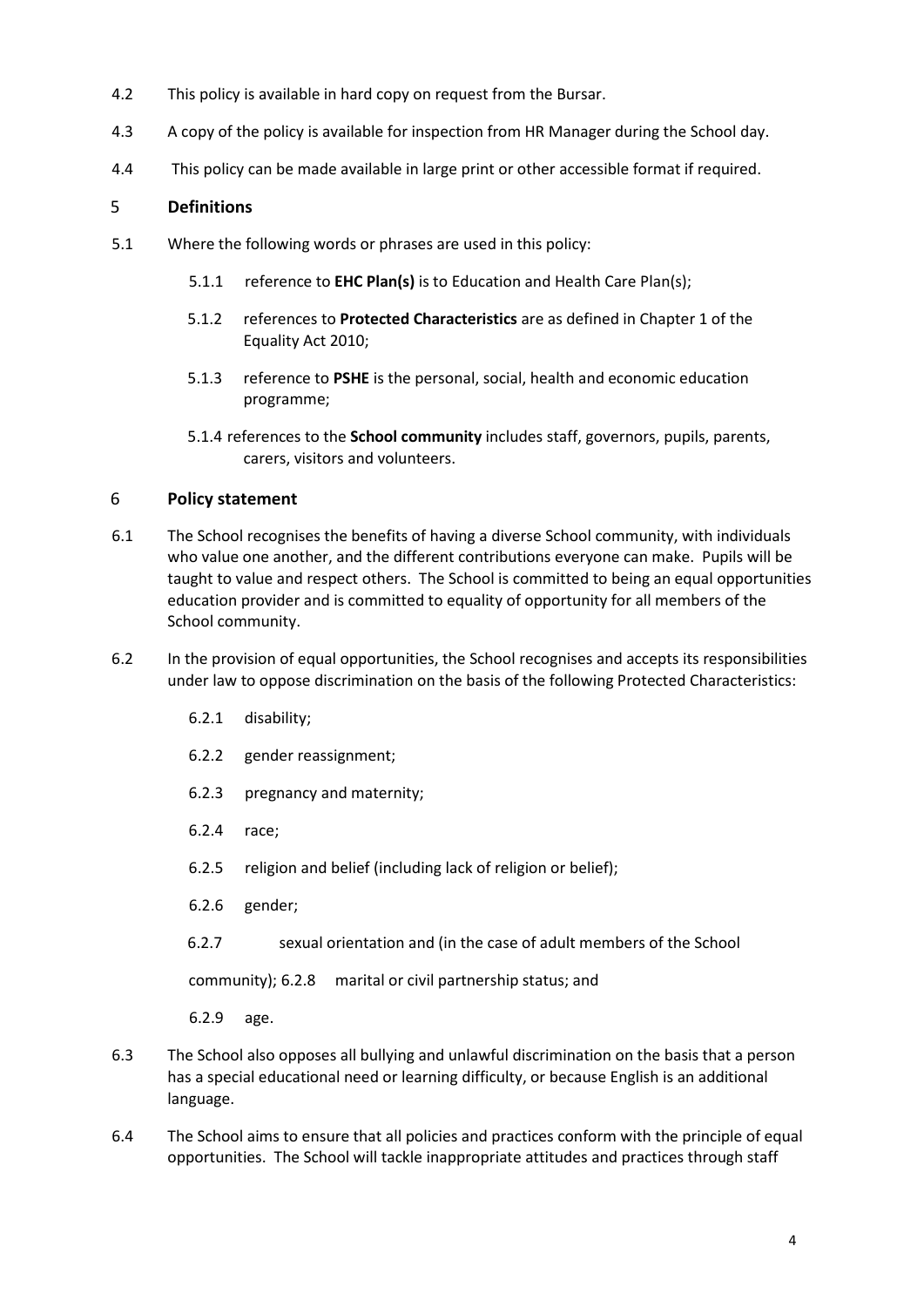leading by example, through the PSHE programme, through the supportive School culture and through the School's policies.

### <span id="page-4-0"></span>7 **Admission**

- 7.1 **Applicants:** the School accepts applications from, and admits pupils irrespective of their gender, gender reassignment, race, disability, sexual orientation, pregnancy or maternity, religion or belief or special educational needs (**SEN**) and will not discriminate on these grounds in the terms on which a place is offered. The School will treat every application in a fair, open-minded way.
- 7.2 **Selection:** every application will be considered on its merits within the School's criteria for selection on grounds of the pupil's ability and aptitude, but this will not be done as a way of excluding pupils with a disability or special educational needs, subject to section 12 below.
- 7.3 **Admissions policy:** the School's admissions policy reflects the School's approach towards equal opportunities for prospective pupils and is consistent with this policy.

#### <span id="page-4-1"></span>8 **Education and associated services**

- 8.1 **Equal access:** the School will afford all pupils equal access to all benefits, services, facilities, classes and subjects including sports, (though in line with its legal obligations, where the School cannot safely or reasonably provide identical opportunities to sports, it will provide equal opportunities for children to participate in comparable sporting activities) irrespective of their gender, gender reassignment, race, disability, sexual orientation, pregnancy or maternity, religion or belief or special educational needs, subject to overriding considerations of safety and welfare.
- 8.2 **Positive action:** the School may afford pupils of a particular racial group, gender or pupils with a disability or special educational needs, access to additional education or training to meet the special needs of the pupils in that group or to address aspects of the curriculum where they may be underperforming or underrepresented, for example, special language training for groups whose first language is not English where such action is reasonable and proportionate. The School may also separate children by sex where this is appropriate and lawful, for example, to teach aspects of sex education.
- 8.3 **Exclusions:** the School will not discriminate against any pupil by excluding them from the School, or by subjecting them to any other detriment, on the grounds of their gender, gender reassignment, race, disability, sexual orientation, pregnancy or maternity, religion or belief, or special educational needs.
- 8.4 **Teaching and School materials:** efforts are made to recognise and be aware of the possibility of bias (for example, gender or racial), so that this can be eliminated in both the School's teaching and learning materials and teaching styles. Materials are carefully selected for all areas of the curriculum so as to avoid stereotypes and bias.
- 8.5 **Pupil interaction:** all pupils are encouraged to work and play freely with, and have respect for, all other pupils, irrespective of their gender, gender reassignment, race, disability, sexual orientation, religion, belief, pregnancy or maternity or special educational needs, subject to considerations of safety and welfare. Positive attitudes are fostered towards all groups in society through the curriculum and ethos of the School, and pupils will be encouraged to question assumptions and stereotypes. The School's PSHE curriculum encourages respect for other people, with particular regard to the Protected Characteristics.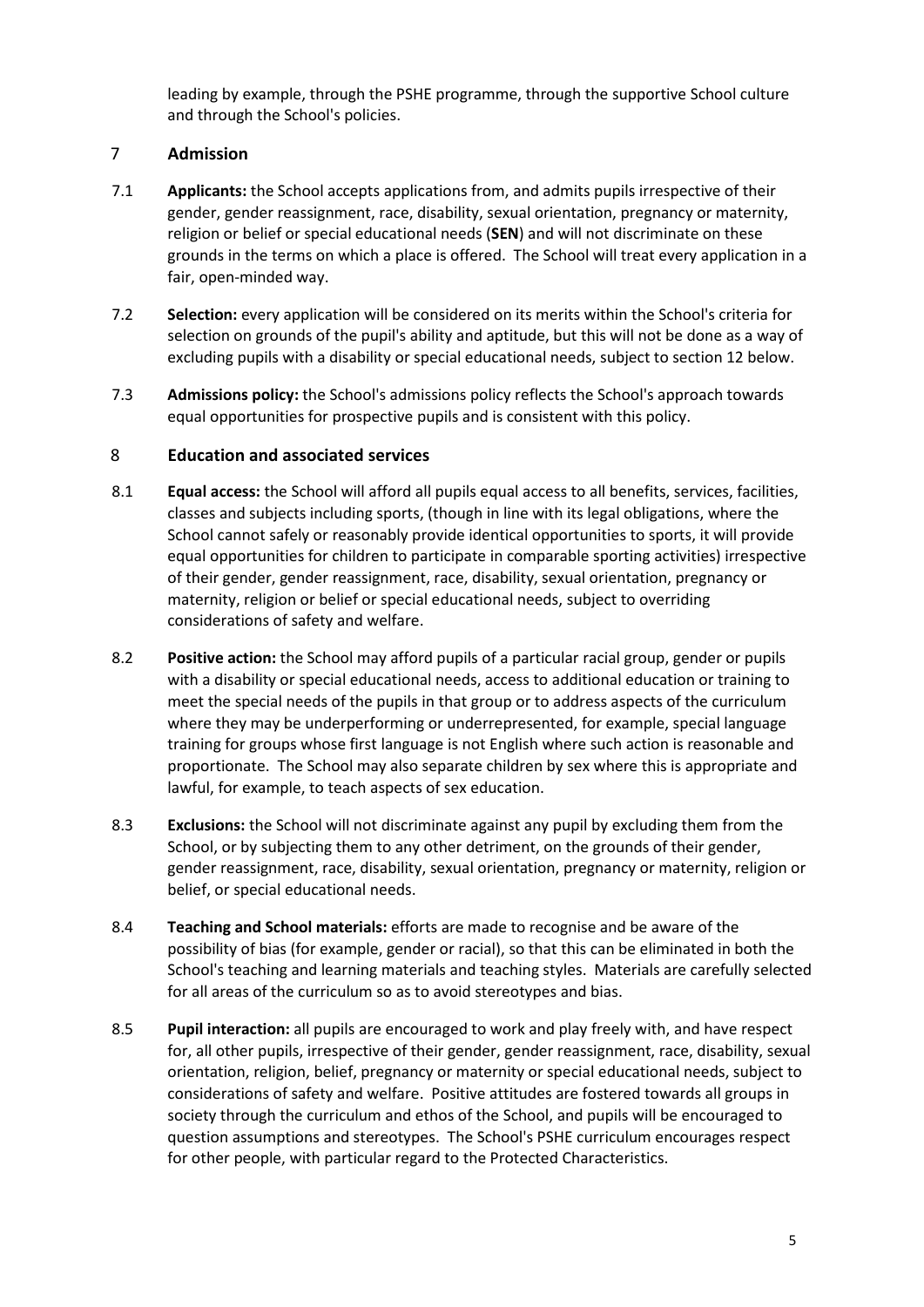- 8.6 **Bullying:** the School will not tolerate bullying or cyberbullying for any reason. Specific types of bullying include:
	- 8.6.1 bullying relating to race, religion, belief or culture;
	- 8.6.2 bullying related to SEN, learning difficulties or disabilities;
	- 8.6.3 bullying related to appearance or health conditions;
	- 8.6.4 bullying relating to sexual orientation;
	- 8.6.5 bullying of young carers or looked after children or otherwise related to home circumstances;
	- 8.6.6 sexist or sexual bullying;
	- 8.6.7 bullying related to gender or gender reassignment.

#### <span id="page-5-0"></span>9 **School uniform**

- 9.1 The School uniform applies equally to all pupils, irrespective of their gender, gender reassignment, race, disability, sexual orientation, pregnancy or maternity, religion or belief or special educational needs, subject to considerations of safety and welfare. However, the School will consider reasonable requests to alter the School uniform, for example, for genuine religious requirements and reasonable adjustments for disabled children.
- 9.2 **Symbols of faith:** certain items of jewellery, such as the Kara bangle worn by Sikhs, and certain items of headwear, such as the turban and headscarves may be worn by pupils when doing so is genuinely based on manifesting religious or racial beliefs or identity. This is subject to considerations of safety and welfare and the School's existing School uniform policy principles (in regards to, for example, the School colours). Where there is uncertainty as to whether an item may be worn under this section, the issue must be referred by the pupil or his / her parents to the Head, whose decision will be final, subject to the complaints procedure.
- 9.3 **Disabled pupils:** reasonable adjustments may be required to the School uniform for disabled pupils who require them. The pupil or his / her parents should refer the matter to the Head to ensure all reasonable adjustments are made to accommodate the pupil.

#### <span id="page-5-1"></span>10 **Religious belief**

10.1 **Religion:** the School's religious ethos, services and school timetable are set in accordance with the Christian tradition, but the School respects the right and freedom of individuals to worship in accordance with other faiths, or no faith, subject always to their respecting the rights and freedoms of the School community as a whole and considerations of safety and welfare.

#### <span id="page-5-2"></span>11 **Disability and special educational needs**

11.1 **Our approach:** we are an inclusive School which welcomes members of the School community with disabilities and special educational needs. We maintain and drive a positive culture towards inclusion of disabled people and those with special educational needs in all the activities of the School and we will not treat a member of the School community less favourably on these grounds without justification. At present, our facilities, physical and otherwise, for the disabled and those with special educational needs are limited. However,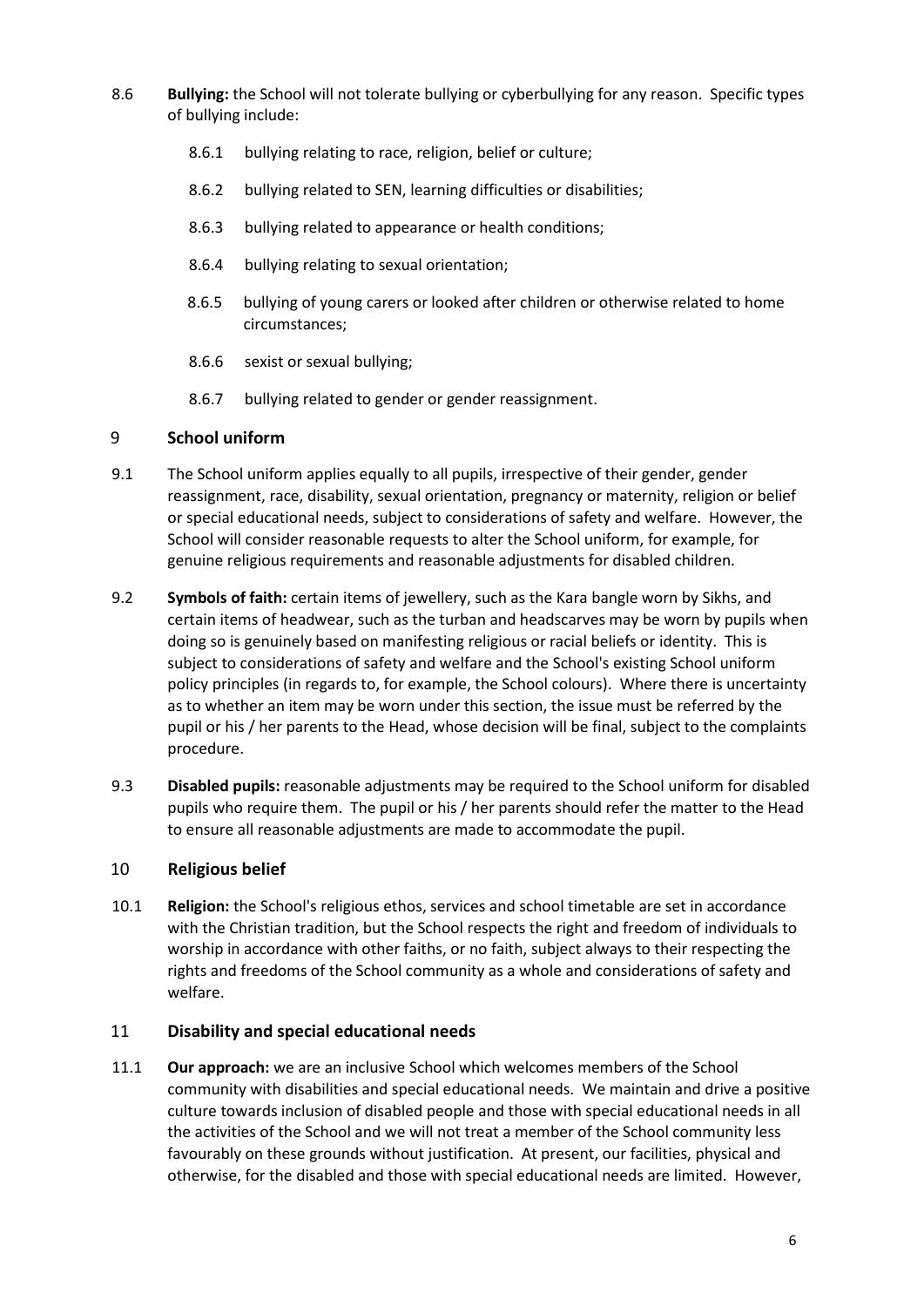we will do all that is reasonable to ensure that the School's curriculum, ethos, culture, policies, procedures and premises are made accessible to everyone. Our disability policy and policy on special educational needs are consistent with this policy. For a copy of these policies, please contact the Bursar.

- 11.2 Discrimination may be direct or indirect, or arising from disability and it may occur intentionally or unintentionally. This policy covers the following forms of discrimination:
	- 11.2.1 **Direct discrimination:** direct discrimination occurs when a person is treated less favourably than another person because of a Protected Characteristic. For example, rejecting an applicant of one race because it is considered they would not "fit in". This would be a decision based on grounds of their race and would be direct discrimination. Direct discrimination also occurs when a person is treated less favourably because of their association with another person who has a protected characteristic (other than pregnancy or maternity). For example, if a pupil is harassed or victimised because a sibling is disabled, this would be direct discrimination against that pupil.
	- 11.2.2 **Indirect discrimination:** indirect discrimination occurs where an individual is subject to an unjustified provision, criterion or practice which puts them at a particular disadvantage because of, for example, their sex or race. For example, a minimum height requirement would be likely to eliminate proportionately more women than men. If these criteria cannot be objectively justified for a reason unconnected with gender, they would be indirectly discriminatory on the grounds of gender.
	- 11.2.3 **Discrimination arising from disability:** discrimination arising from disability occurs when a disabled person is treated unfavourably because of something connected with their disability and the treatment cannot be shown to be a proportionate means of achieving a legitimate aim. For example, where a pupil with cerebral palsy who is a wheelchair user is told they will unable to attend a school trip because there is no wheelchair access available and other options are not investigated.
	- 11.2.4 **Harassment:** harassment occurs when an individual is subjected to offensive, frightening, degrading, humiliating or distressing treatment because of a protected characteristic, such as their sex or race.
	- 11.2.5 **Victimisation:** victimisation occurs where an individual is subjected to a detriment because it is believed that the individual has complained about discrimination on the grounds of a protected characteristic.
- 11.3 **Reasonable adjustments:** the School has an on-going duty to make reasonable adjustments for disabled pupils and pupils with special educational needs in respect of the education and associated services provided to ensure that such pupils are not placed at a substantial disadvantage in comparison with other pupils. This is a broad expression that covers all aspects of School life, for example:
	- 11.3.1 the curriculum;
	- 11.3.2 classroom organisation and timetabling;
	- 11.3.3 access to School facilities;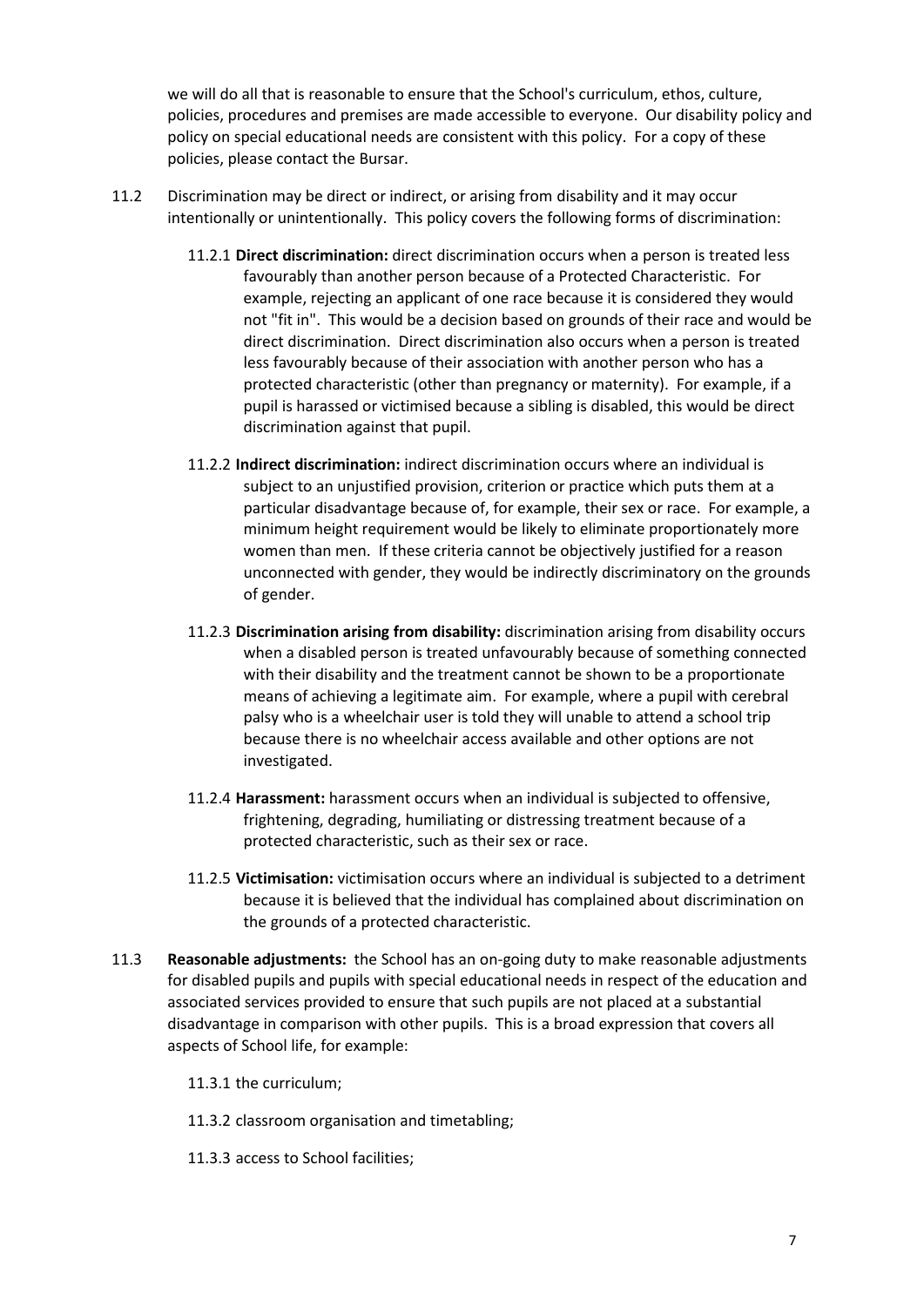11.3.4 clubs and visits;

11.3.5 School sports; and

11.3.6 School policies.

- 11.4 Reasonable adjustments may typically include:
	- 11.4.1 making arrangements for a child in a wheelchair to attend an interview in an accessible ground floor room;
	- 11.4.2 allowing extra time for a dyslexic child to complete an entrance exam;
	- 11.4.3 providing examination papers in larger print for a child with a visual impairment;
	- 11.4.4 rearranging the timetable to allow a pupil to attend a class in an accessible part of the building;

11.4.5 arranging a variety of accessible sports activities.

- 11.5 In making reasonable adjustments the School is required to provide auxiliary aids and services for disabled pupils where to do so would be reasonable. The School will carefully consider any proposals made by parents and will not unreasonably refuse any requests for such aids and services.
- 11.6 As well as providing educational services, the School provides services to the public, for example at:
	- 11.6.1 open days;
	- 11.6.2 parents' evenings;
	- 11.6.3 concerts and plays;
	- 11.6.4 exhibitions;
	- 11.6.5 conferences (including residential conferences during holiday periods);

11.6.6 use of sports facilities.

- 11.7 When providing such services the School will make reasonable adjustments to ensure that disabled people are able to use the School's services as far as is reasonable to the same extent and standard as non-disabled people.
- 11.8 For reasonable adjustments for staff please see the equal opportunities policy for staff.
- 11.9 **Informing the School:** in accordance with the School's terms and conditions, parents of pupils must notify the Head in writing if they are aware or suspect that the pupil (or prospective pupil) has a disability or if they (either parent), the pupil (or prospective pupil), or any close relations have at any time had, or has a learning difficulty. The registration form enables prospective parents to give details of their child's disability when applying for a place at the School. Parents must provide copies of all written reports and other relevant information upon request. Providing the School with such information will enable the School to support the pupil as much as possible. Confidential information of this kind will only be communicated on a "need to know" basis. The School will have due regard to any request made by a parent or pupil (who has sufficient understanding of the nature and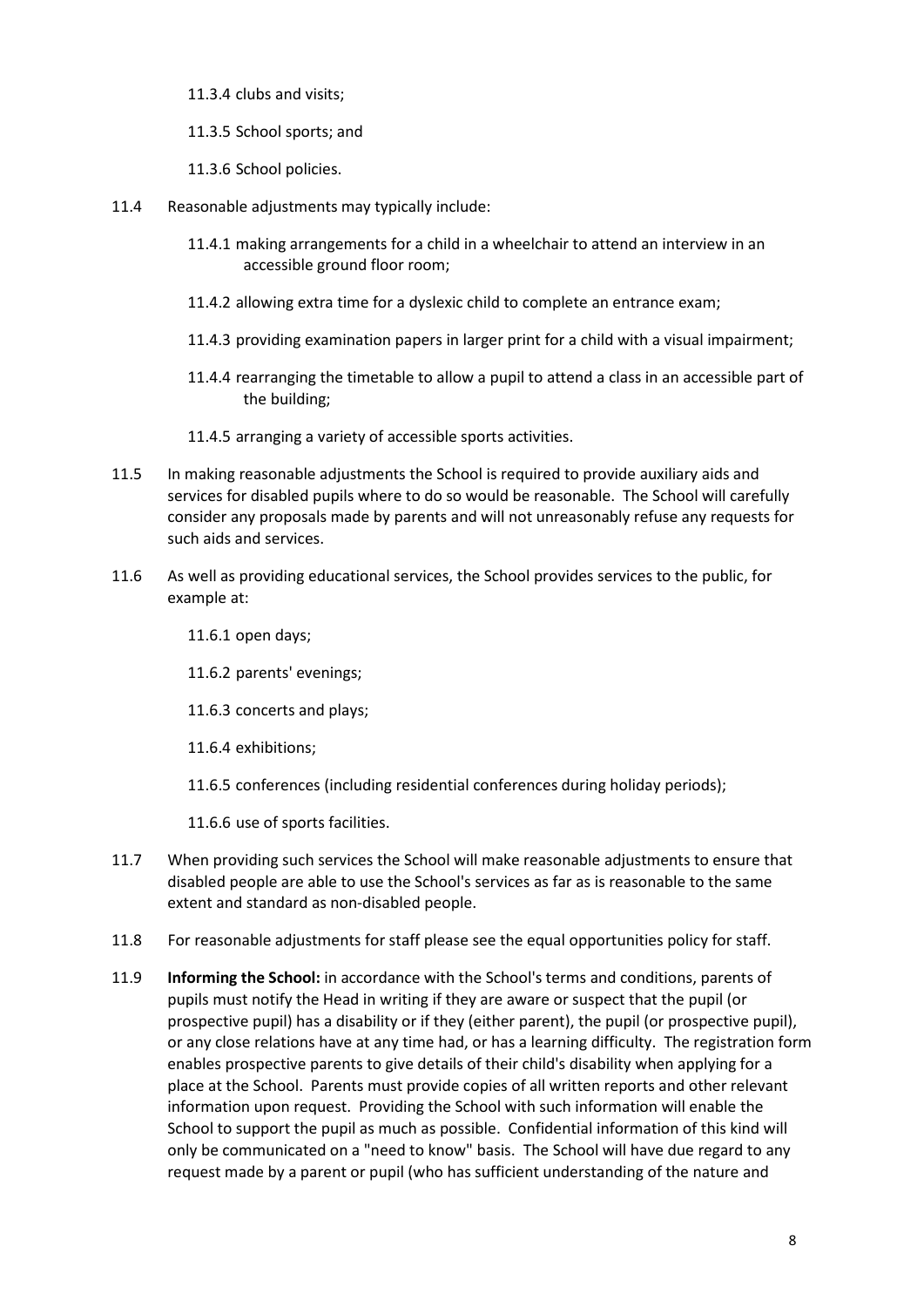effect of the request) to treat the nature or existence of the person's disability as confidential.

- 11.10 **Admission of children with special educational needs and / or a disability:** applications for a place at the School will be considered on the basis that reasonable adjustments have been made by the School in order to cater for the child's special educational needs and / or disability. The School will not offer a place if, after all reasonable adjustments have been made, the School will not be able to provide adequately for the pupil's physical and educational needs. The School shall inform the parents of their decision and give details of the reasonable adjustments they are going to make or give reasons why an offer of a place has not been made.
- 11.11 **Existing pupils:** where the School becomes aware of a disability or special educational need of an existing pupil, the School will do all that is reasonable to assist the pupil whilst at the School, which may include making reasonable adjustments. If in the professional judgement of the Head, and after consultation with the parents and the pupil (where appropriate), the School cannot provide adequately for the pupil's physical and educational needs after all reasonable adjustments have been made, parents will be asked to withdraw the pupil, without being charged fees in lieu of notice and with the acceptance deposit returned. The School will do what is reasonable to help parents to find an alternative placement which will provide their child with the necessary environment and level of teaching and support.
- 11.12 **Access:** the School will monitor the physical features of its premises to consider whether disabled users of the premises are placed at a substantial disadvantage compared to other users. Where possible and proportionate, the School will take steps to improve access for disabled users of the premises. The School has an accessibility plan, which is kept under review and revised as necessary. The plan is available on request from the Bursar.

#### <span id="page-8-0"></span>12 **Pupils with statements of special educational needs or EHC Plans**

12.1 The School's policy on special educational needs includes details about the welfare and educational provision for pupils with statements of special educational needs or EHC Plans.

#### <span id="page-8-1"></span>13 **Pupils with English as an additional language**

13.1 Pupils with English as an additional language will receive additional learning support if necessary. The School will consult with the pupil and the parents as appropriate. The School has appropriate welfare support for all such pupils through a pupil mentor system.

### 14 **Provision for pupils with particular religious, dietary, language or cultural needs – refer to PSHE and Citizenship Policy (A5)**

#### <span id="page-8-2"></span>15 **Training**

- 15.1 The School ensures that regular guidance and training is arranged on induction and at regular intervals thereafter so that staff and volunteers understand what is expected of them by this policy and have the necessary knowledge and skills to carry out their roles.
- 15.2 The level and frequency of training depends on the role of the individual member of staff.
- 15.3 The School maintains written records of all staff training.